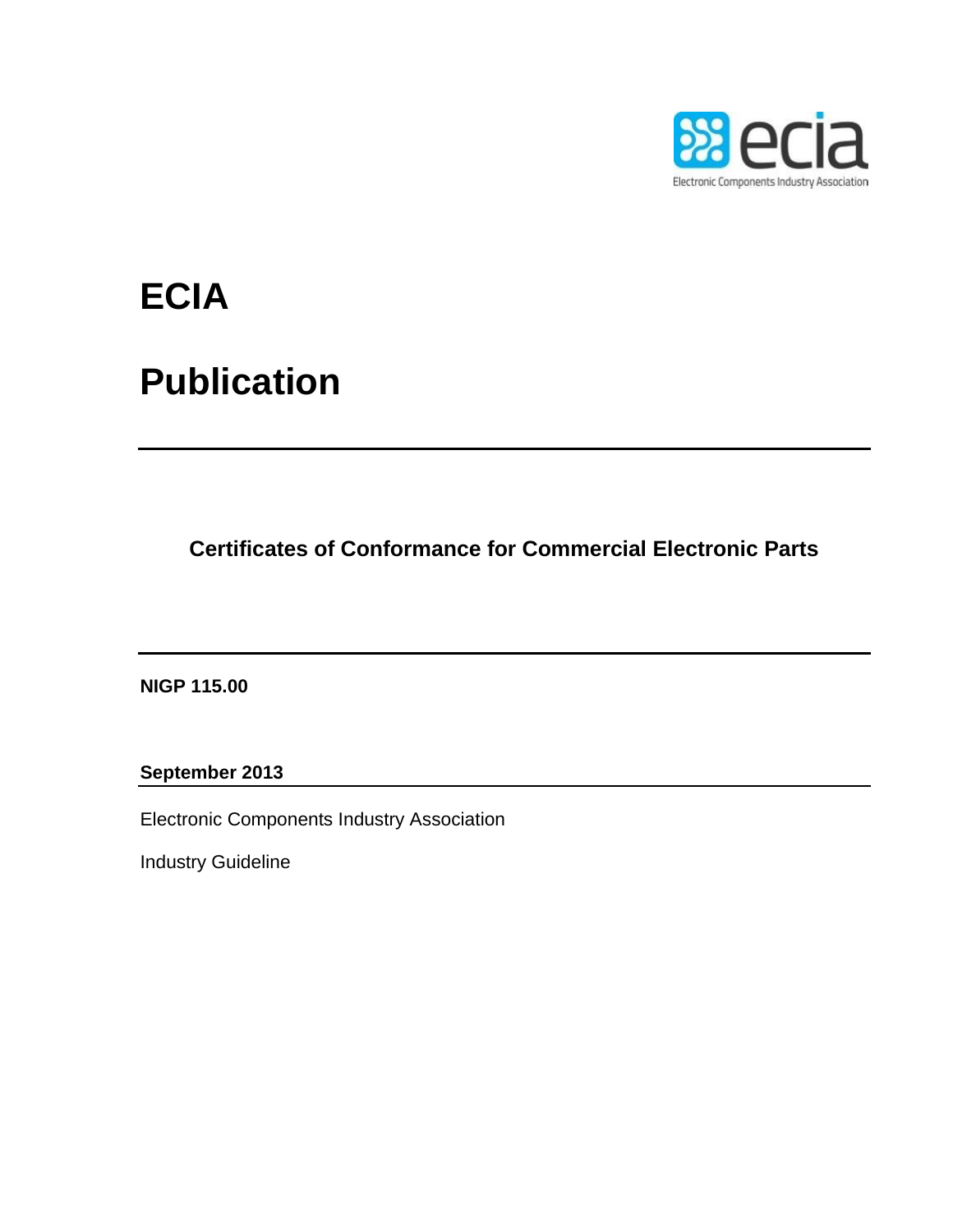#### **NOTICE**

ECIA Industry Guidelines and Publications contain material that has been prepared, progressively reviewed, and approved through various ECIA-sponsored industry task forces comprised of ECIA member distributors, manufacturers, and manufacturers' representatives. After adoption, efforts are taken to ensure widespread dissemination of the guidelines. ECIA reviews and updates the guidelines as needed.

ECIA Industry Guidelines and Publications are designed to serve the public interest, including electronic component distributors, manufacturers, and manufacturers' representatives through the promotion of uniform and consistent practices resulting in improved efficiency, profitability, product quality, safety, and environmentally responsible practices. Existence of such guidelines shall not in any respect preclude any member or non-member of ECIA from adopting any other practice not in conformance to such guidelines, nor shall the existence of such guidelines preclude their voluntary use by those other than ECIA members, whether the guideline is to be used either domestically or internationally.

ECIA does not assume any liability or obligation whatever to parties adopting ECIA Industry Guidelines and Publications. Each company must independently assess whether adherence to some or all of the guidelines is in its own best interest.

Inquiries, comments, and suggestions relative to the content of this ECIA Industry Guideline should be addressed to ECIA headquarters.

Published by

#### ELECTRONIC COMPONENTS INDUSTRY ASSOCIATION 1111 Alderman Drive, Suite 400 Alpharetta, GA 30005 678-393-9990

Copyright 2013 Printed in U.S.A. All rights reserved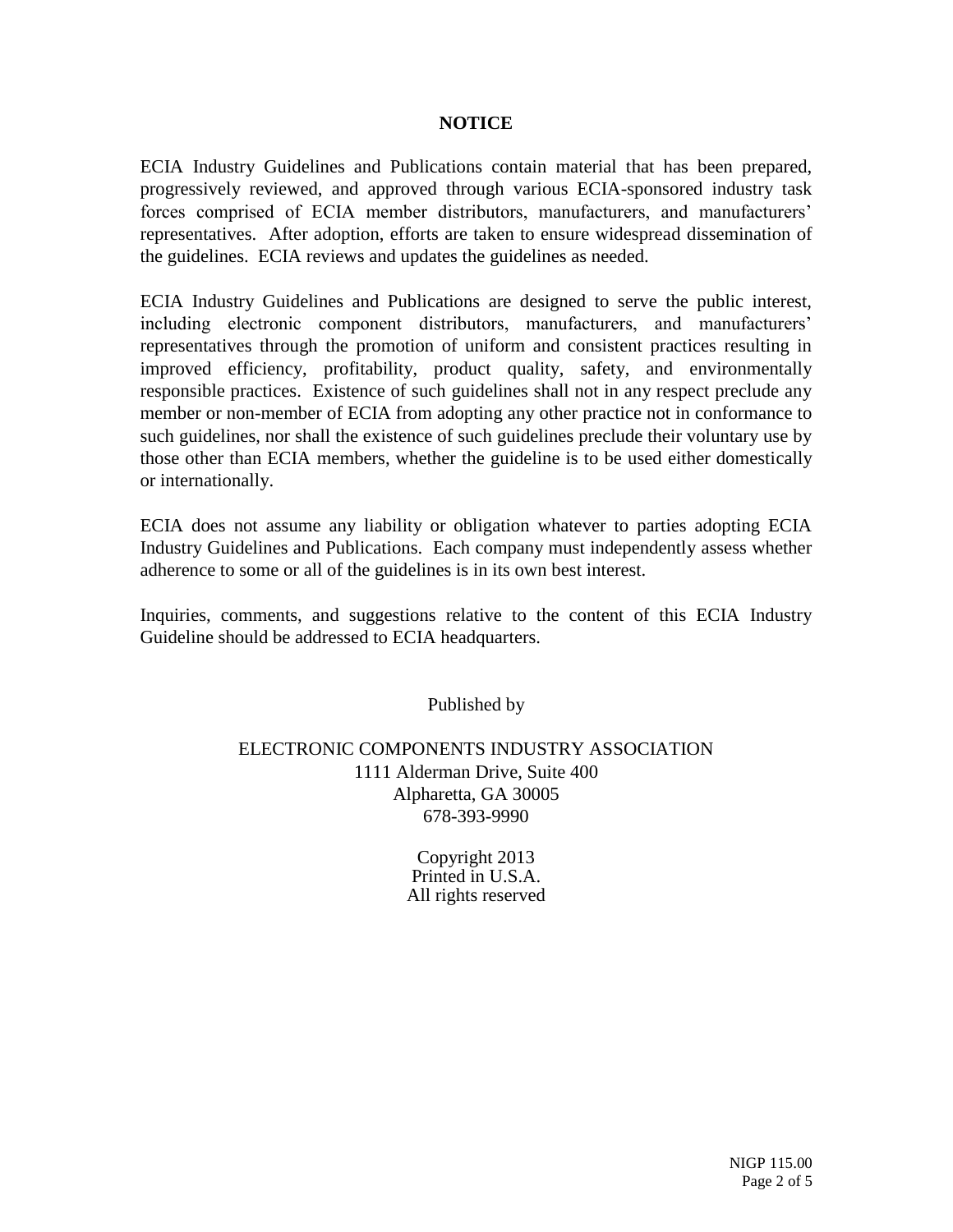### **ECIA Member Distributor Position on Authorized Distributor Certificates of Conformance and Manufacturer Certificates of Conformance**

#### **Reference Documents**

- AS 5553 Counterfeit Electronic Parts; Avoidance, Detection, Mitigation, and Disposition
- JESD 31D General Requirements for Distributors of Commercial and Military Semiconductor Devices

#### **Background**

ECIA member distributors understand the importance of providing customers with electronic components that have been procured exclusively via manufacturer authorized channels and providing full manufacturer warranties and associated support. We also understand the obligation to maintain documented traceability records that demonstrate an unbroken chain of ownership from the original component manufacturer through the authorized supply chain to the customer. Requirements for Certificates of Conformance and Traceability for Military components are defined in JESD 31D.

Customer requests for hardcopy Manufacturer Certificates of Conformances for commercial parts to accompany each order line item are a burdensome and costly administrative task.

- Most component manufacturers do not provide separate Certificates of Conformances with their shipments.
- Some provide a Certificate of Conformance statement as an integral part of their packing lists on distributor orders.
- Some do not provide a Certificate of Conformance statement at all, relying on their packing list as evidence of traceability.

### **Authorized Distributor Certificates of Conformance**

ECIA member distributors support the practice of providing an Authorized Distributor Certificate of Conformance as an integral part of packing lists with each order. Distributor packing lists will provide key Certificates of Conformance data elements including:

- Customer Name and address
- Distributors Name and address
- Customer's PO number
- Shipment date
- Name of the Component Manufacturer
- Manufacturer's Part Number
- Customer Part Number
- Ouantity
- Date Code (if provided by the manufacturer)
- Lot Codes (if provided by the manufacturer)
- Country of origin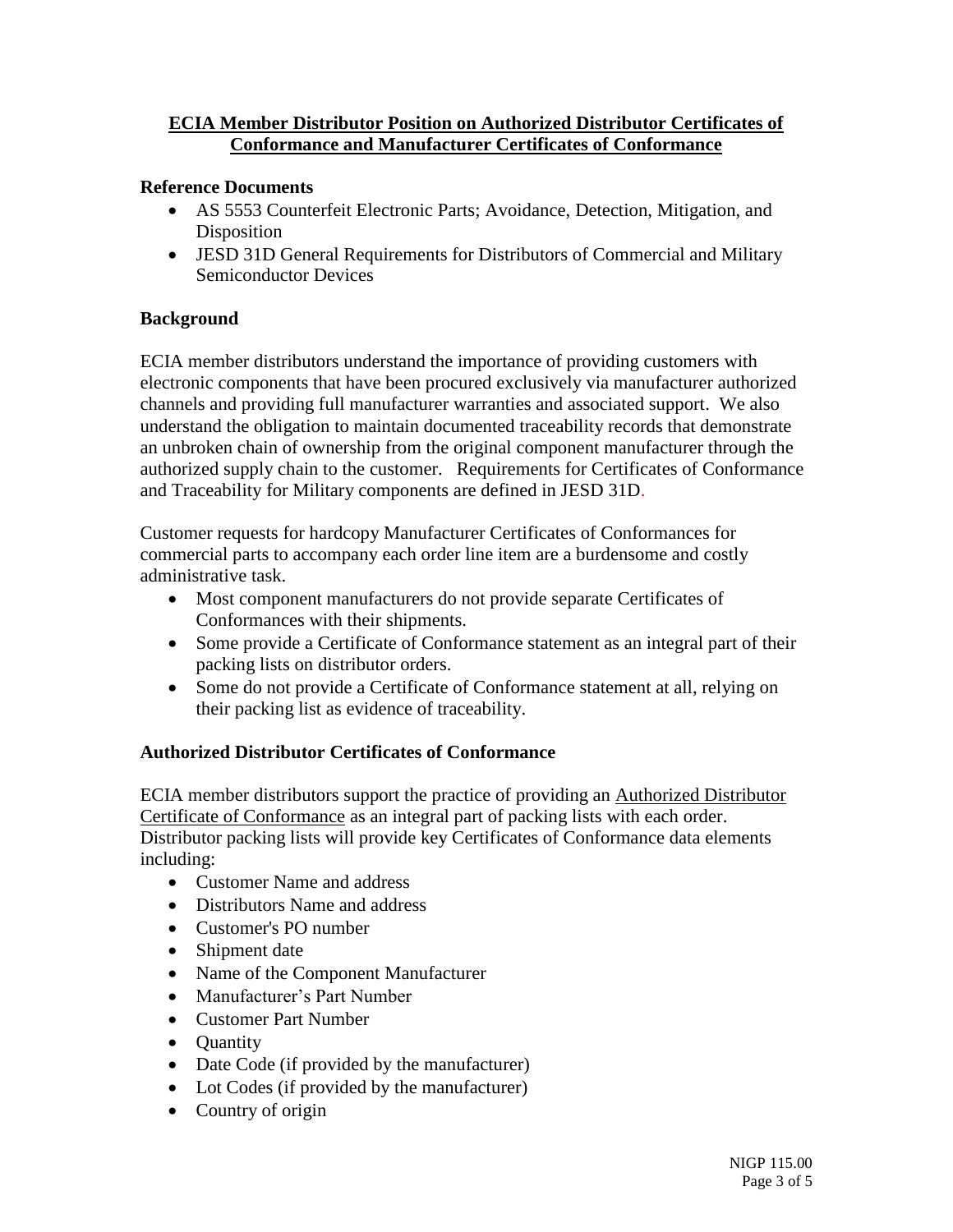The Authorized Distributor Certificate of Conformance statement will confirm that the components delivered were procured from the original component manufacturer and maintained exclusively within the manufacturers authorized distribution channel; that they carry the original component manufacturer's warranty; and that traceability documentation, showing an unbroken chain of ownership via authorized channels, is on file and available for customer review upon request. The Authorized Distributors' Certificate of Conformance will be signed as authorized by the distributor and the name and title of the person signing the Certificate of Conformance will be provided.

This traceability approach satisfies AS5553 Rev. A procurement and traceability requirements.

ECIA Member Distributors encourage customers to document this Authorized Distribution Certificates of Conformance requirement in Purchasing Contracts, Supplier Quality Specifications and Purchase Orders - and not require Manufacturer Certificates of Conformances to ship with the order - but reserve the right to request Manufacturer Certificates of Conformance and chain of custody information as needed upon request.

The following page has an example of a packing slip statement.